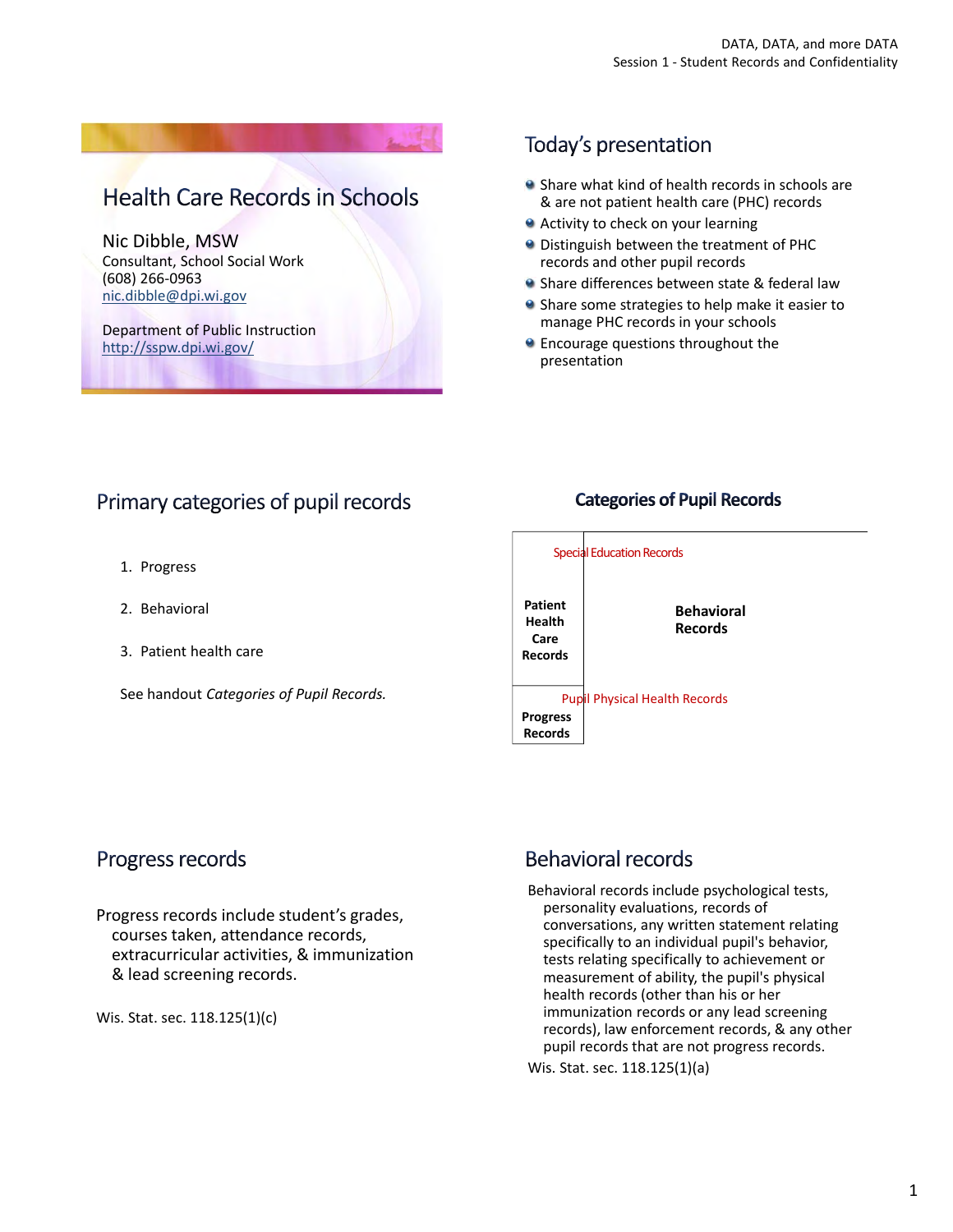## Patient health care records

"Patient health care records" means all records related to the health of a patient prepared by or under the supervision of a health care provider

Wis. Stat. sec. 146.81(4)

Note: It is the **content** of a record that determines its category (i.e., progress, behavioral, or PHC), not the title of the record. A medical opinion, diagnosis or judgment within an IEP or 504 plan makes that portion of that plan a PHC record.

## Who are the health care providers in schools?

- School nurse
- Physical therapist
- Dietician
- Athletic trainer
- Occupational therapist
- Occupational therapy assistant
- Speech-language pathologist
- Professional counselor, psychologist, & social worker licensed or certified by Dept. of Safety & Professional Services (formerly DRL)

### Patient health care records

Except as provided in par. (b), any pupil record that relates to a pupil's physical health & that is not a pupil physical health record shall be treated as a patient health care record under ss. 146.81 to 146.84.

Wis. Stat. sec. 118.125(2m)(a)

Any pupil record that concerns the results of an HIV test, as defined in s. 252.01 (2m), shall be treated as provided under s. 252.15.

Wis. Stat. sec. 118.125(2m)(b)

### Pupil physical health care records

Pupil physical health records include immunization records, an emergency medical card, a log of first aid & medicine administered, an athletic permit card, a record concerning ability to participate in an education program, lead screening records, results of routine screening test (hearing, vision or scoliosis & any follow‐up to such test).

Wis. Stat. sec. 118.125(1)(cm)

### **Categories of Pupil Records**



## What Kind of Record Is It?

#1. Immunization record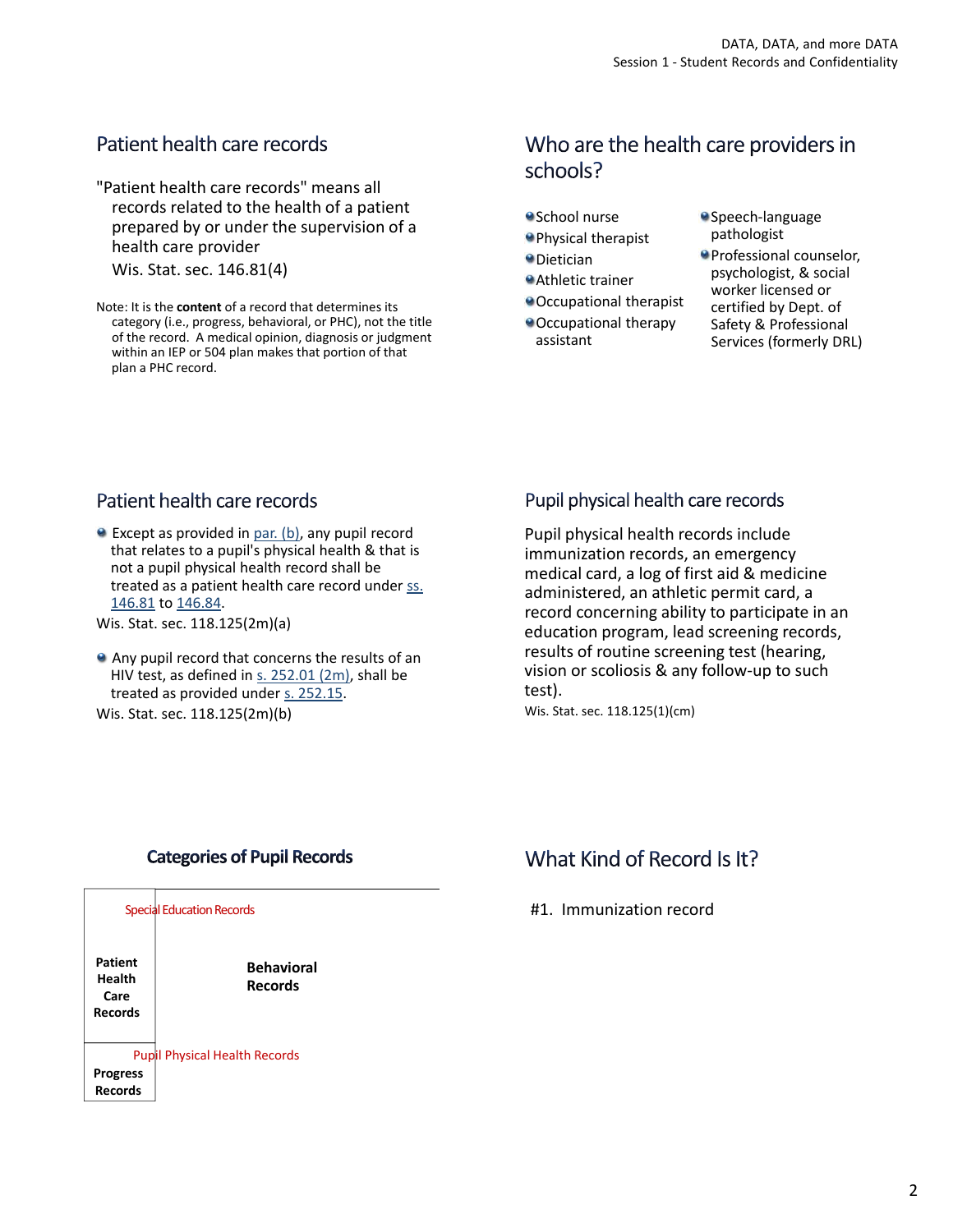## What Kind of Record Is It?

#2. A report by an OT for an IEP Team evaluation that summarizes the student's functioning & the need for services for the student to benefit from special education

# What Kind of Record Is It?

#3. A log of medication administered to a student

# What Kind of Record Is It?

#4. Letter from a physician that indicates a student has a medical condition that causes her to need to urinate more often & asking that the school district accommodate her by allowing her to use the rest room as needed – No medical diagnosis is provided

## What Kind of Record Is It?

#5. A report about a student from a S/L pathologist in a medical clinic that includes clinical information that goes beyond what the school needs to plan an educational program for the student

## What Kind of Record Is It?

#6. A 504 evaluation report that includes information from the student's physician that the student has a brain tumor

How are patient health care records different than other pupil records?

- Governed by Wis. Stat. Ch. 146, as well as Wis. Stat. sec. 118.125 & FERPA
	- Security provisions of HIPAA apply if school is **directly** billing Medicaid
- Higher level of confidentiality & more requirements
	- Schools must limit access to PHC records that are not relevant to provision of instruction & services
	- Record of access by anyone must be kept
	- **Parents must be given written statement of who has** access to their child's PHC records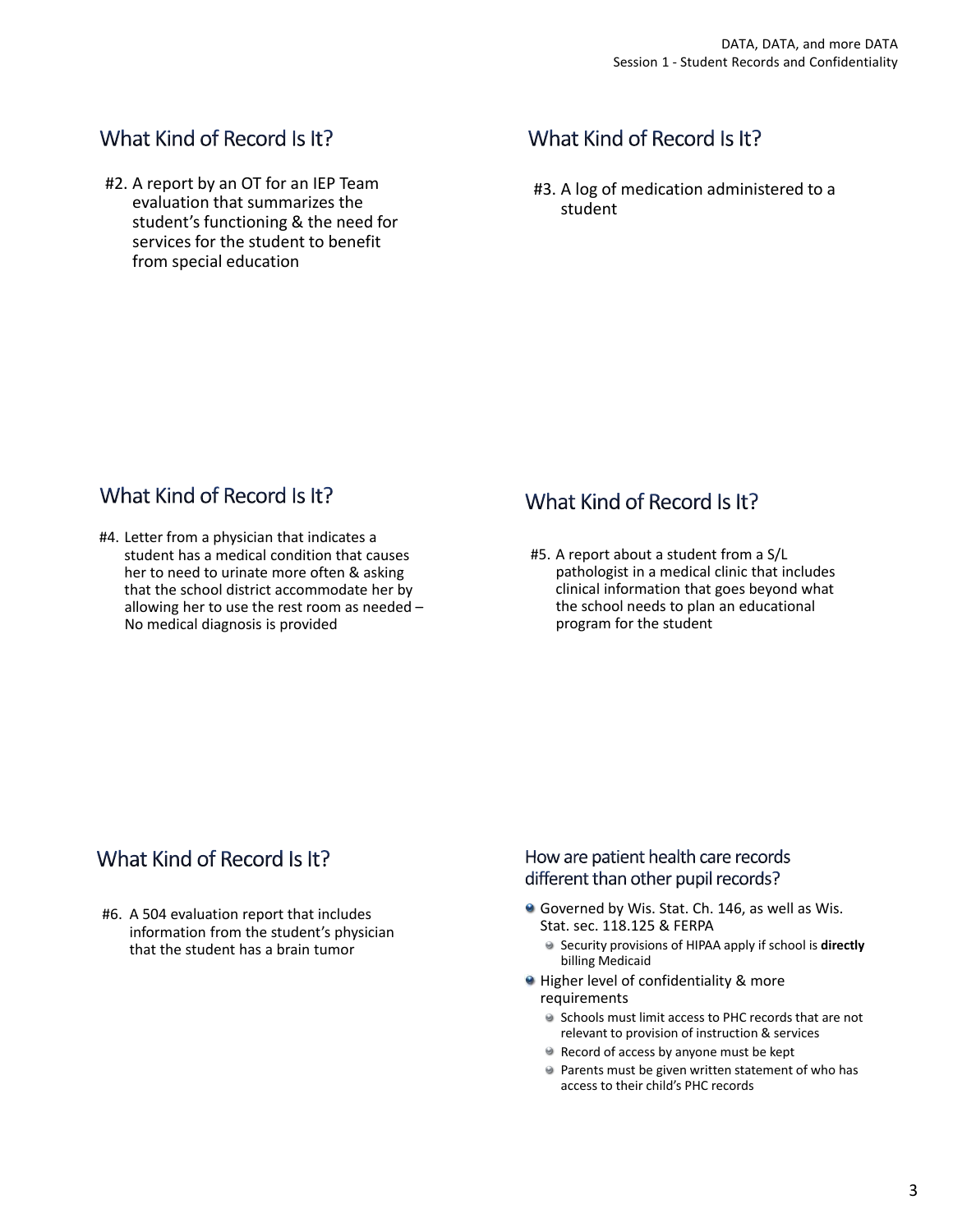## How are patient health care records different than other pupil records?

#### **Maintenance of records**

- Custodian of PHC records should be health care provider
- No specific guidelines for maintenance following graduation (5‐7 years recommended)
- Note: Immunization records must be maintained for a minimum of 5 years after a student graduates or leaves school

#### http://publicrecordsboard.wi.gov/docview.asp?docid=15892&locid=165

- **9** Significant penalties in the law for unauthorized disclosures
	- **•** Fines for unintentional disclosures
	- **Discipline & termination of employment**

### How are patient health care records different than other pupil records?

#### **•** Transfer of records

- Should always transfer PHC records that originate in the school – Wis. Stat. 118.125(4)
- OK to transfer community mental health & AOD treatment records – Wis. Stat. 51.30(4)
- Get informed consent to transfer PHC records that originate outside the school
	- More restrictive interpretation is not to forward these records

## How are patient health care records different than other pupil records?

- Release forms
	- Consent to release PHC records must include more information than for behavioral & progress records
		- Types of health care providers making the disclosure
		- **Date on which the consent is signed**
		- Time period during which the disclosure is effective

### Differences between state & federal laws

- State law authorizes these disclosures **Immunization records to DHS** Lead screening records to state & local health officials Wis. Stat. sec. 118.125(2)(h), (hm)
- **FERPA does not allow these disclosures without** consent
- Both state & federal law do allow disclosures without consent to protect health & safety in an emergency

Wis. Stat. sec. 118.125(2)(p); 34 CFR 99.31(a)(10), 99.36

## **Strategies to Help Manage Patient Health Care Records in Schools**

1. Create a single release form that includes all of the necessary information to release PHC records & use that form for all pupil records (Question #8 – *Student Records & Confidentiality*)

#### http://sspw.dpi.wi.gov/sspw\_srconfid03

2. Obtain copies of community health care systems' (e.g., clinics, hospitals, treatment facilities) release forms & use them when you want to obtain PHC records from these systems

## **Strategies to Help Manage Patient Health Care Records in Schools**

- 3. When obtaining PHC records from health care providers, be sure the release form specifies disclosure to all necessary educators, whether they are health care providers or not (e.g., IEP Team, staff involved in evaluation and/or program development/implementation)
- Note: Patient health care records may be redisclosed without additional parental consent, if the redisclosure is limited to the same purpose for which the patient health care record was initially received [Wis. Stat. sec. 146.82(5)(c)3.]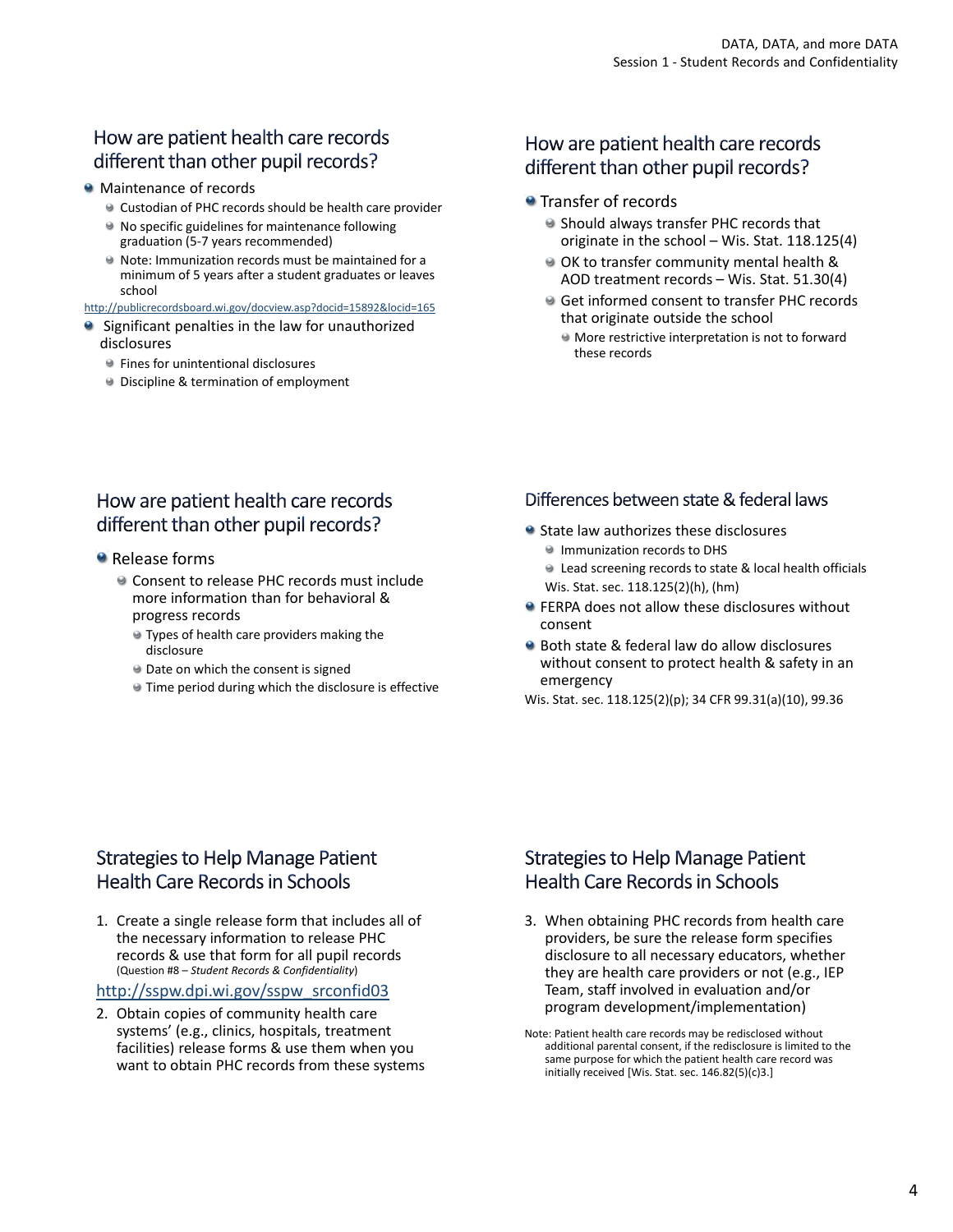## **Strategies to Help Manage Patient Health Care Records in Schools**

- 4. View PHC records in the medical records department of the health care institution as an alternative to obtaining copies
	- This strategy may help reluctant parents
- 5. Ensure that all reports/records created within your schools that contain PHC information only include information that is necessary to provide instruction & services

## **Strategies to Help Manage Patient Health Care Records in Schools**

- 6. Develop a local policy to determine if PHC records that originate outside of the school will:
	- Be transferred to the next school district with informed consent of the parent/guardian or adult student, or
	- Not be transferred to the next school district
		- If the school district is not transferring, good practice is to notify parent/guardian/adult student in order for the family to provide consent for the original health care provider to release the records to the next school district

## **Strategies to Help Manage Patient Health Care Records in Schools**

- 7. Store PHC records that include information that is not necessary for instruction & services separate from other pupil records & in the custody of a health care provider
	- You may destroy pupil records no longer needed
	- Need to notify parents first if SPED records
- 8. When pupil records are transferred to another school district, you may wish to maintain a copy of the PHC records for liability purposes

### **Strategies to Help Manage Patient Health Care Records in Schools**

- 9. Record access by staff & parents to all pupil records, rather than just PHC records
- 10. Provide training to staff on access to the different kinds of pupil records
	- Required for staff handling SPED records 34 CFR 300.623(c)
	- Provide more intensive training for gatekeepers
- 11. Use gatekeepers to prevent inappropriate access to more sensitive records

What other questions do you have about health care records in schools?